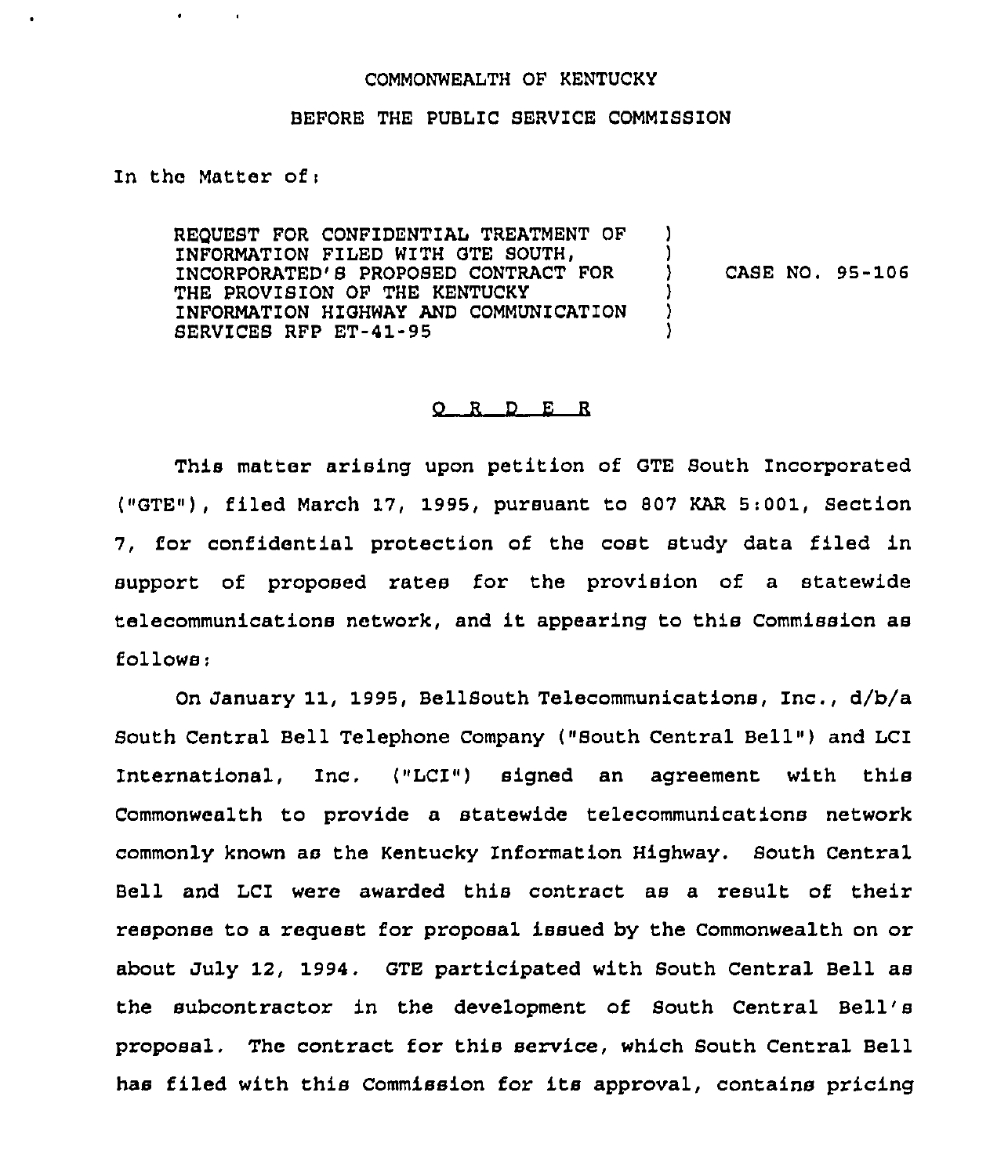information provided by the company which was used by South Central Bell in its pricing for the request for <sup>a</sup> proposal. By this petition, GTE seeks to protect that cost information as confidential.

 $\mathbf{A}^{\mathrm{eff}}$ 

 $\sim 100$ 

The information sought to be protected is not known outside of GTE and its internal use is restricted to those employees who have a legitimate business reason for reviewing the information. The company attempts to control the dissemination of this information through all appropriate means.

KRS 61.872(1) requires information filed with the Commission to be available for public inspection unless specifically exempted by statute. Exemptions from this requirement are provided in KRS 61 . 878 (1) . That section of the statute exempts several categories of information from open inspection. One category exempted in paragraph (c) 1. of that subsection is information confidentially disclosed to the Commission which if openly disclosed would permit an unfair commercial advantage to competitors of the source of the information. To qualify for this exemption, the party claiming confidentiality must demonstrate actual competition and a likelihood of substantial competitive injury if the information is disclosed. Competitive injury occurs when disclosure of the information gives competitors an unfair business advantage.

The information sought to be protected provides market information which GTE's competitors could use in developing entry and marketing strategies. Therefore, the information has competitive value and should not be open for public inspection.

 $-2-$